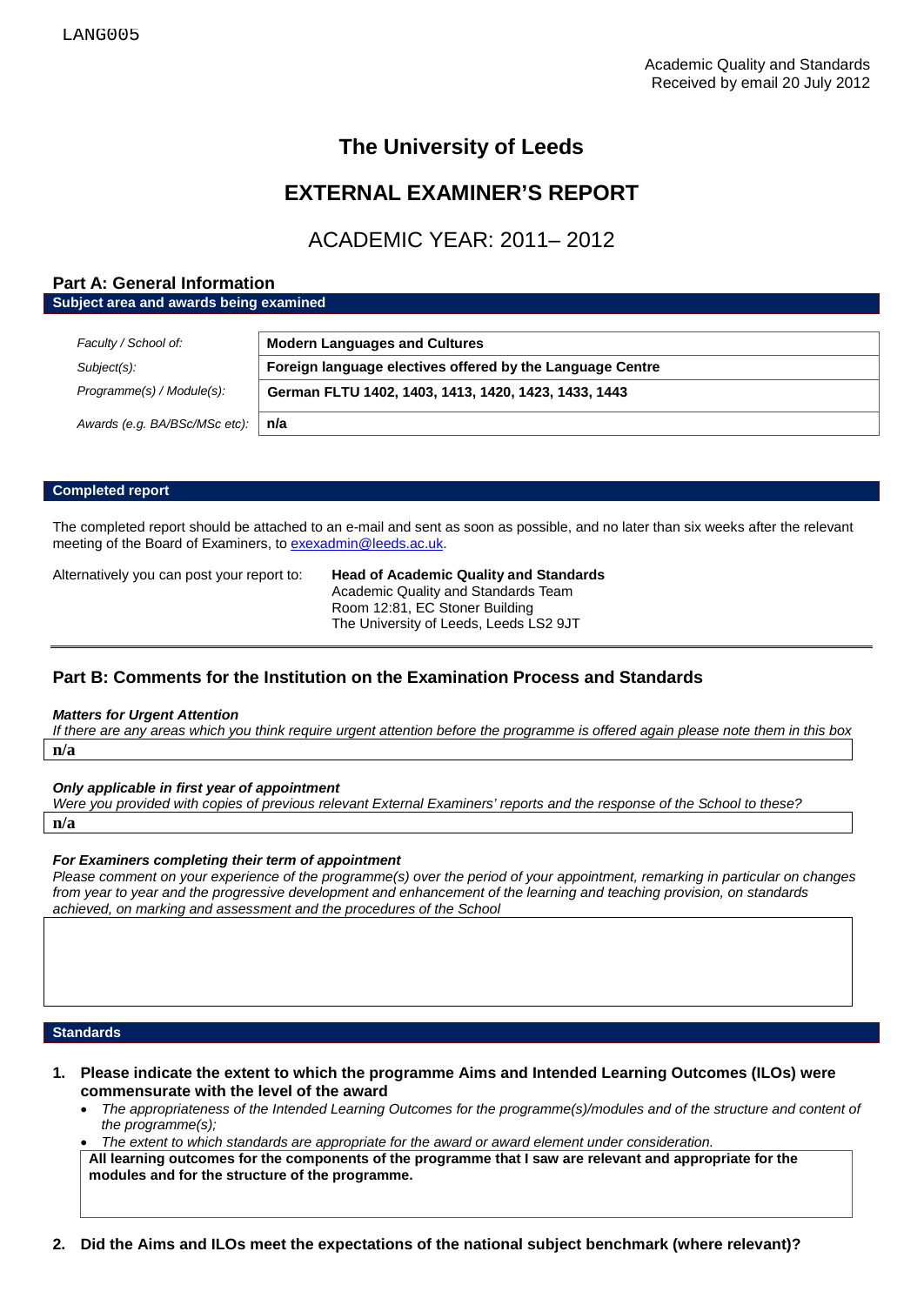• *The comparability of the programme(s) with similar programme(s) at other institutions and against national benchmarks and the Framework for Higher Education Qualifications.*

**The modules as well as the programme as a whole are fully comparable to similar programmes in other institutions.**

- **3. Please comment on the assessment methods and the appropriateness of these to the ILOs**
	- *The design and structure of the assessment methods, and the arrangements for the marking of modules and the classification of awards;*

• *The quality of teaching, learning and assessment methods that may be indicated by student performance.*

**All German modules taught are thoroughly assessed, with interesting and well written questions, and draw on all skills taught. All components are relevant to the course contents and also relevant to the language in a wider context. Individual parts of the assessment use communicative situations and context to reflect the students' learning experience.** 

- **4. Were students given adequate opportunity to demonstrate their achievement of the Aims and ILOs?**
	- *The academic standards demonstrated by the students and, where possible, their performance in relation to students on comparable courses;*
	- *The strengths and weaknesses of the students as a cohort.* **German courses in the Language Centre are challenging and the students respond well to this with a good range of marks, with some students presenting excellent work, and the standard in general is high. The quality of student work compares well to that of similar programmes at other HE institutions.**
- **5. For Examiners responsible for programmes that include clinical practice components, please comment on the learning and assessment of practice components of the curriculum n/a**
- **6. Please comment on the nature and effectiveness of enhancements to the programme(s) and modules since the previous year**

*It would be particularly helpful if you could also identify areas of good practice which are worthy of wider dissemination.*  **The Language modules were again partly assessed by portfolio, which allows for a comprehensive approach to testing and gives the students a fair way of working towards their marks throughout the terms. This is clearly an improvement for the programme as a whole and could be applied by other programmes and centres.** 

**7. Please comment on the influence of research on the curriculum and learning and teaching**

*This may include examples of curriculum design informed by current research in the subject; practice informed by research; students undertaking research.* 

**Although this is not a research programme, it is clear that the Centre in general as well as the tutor for German are well aware of current research in Language acquisition and testing. The portfolio (Point 6) is a direct response to this.** 

### **For Examiners involved in mentoring arrangements**

**8. If you have acted as a mentor to a new External Examiner or have received mentor support please comment here on the arrangements**

**I acted as mentor to <<>>. We were in contact a couple of times and had a good rapport.** 

#### **The Examination/Assessment Process**

**9. The University and its Schools provide guidance for External Examiners as to their roles, powers and responsibilities. Please indicate whether this material was sufficient for you to act effectively as an External Examiner.**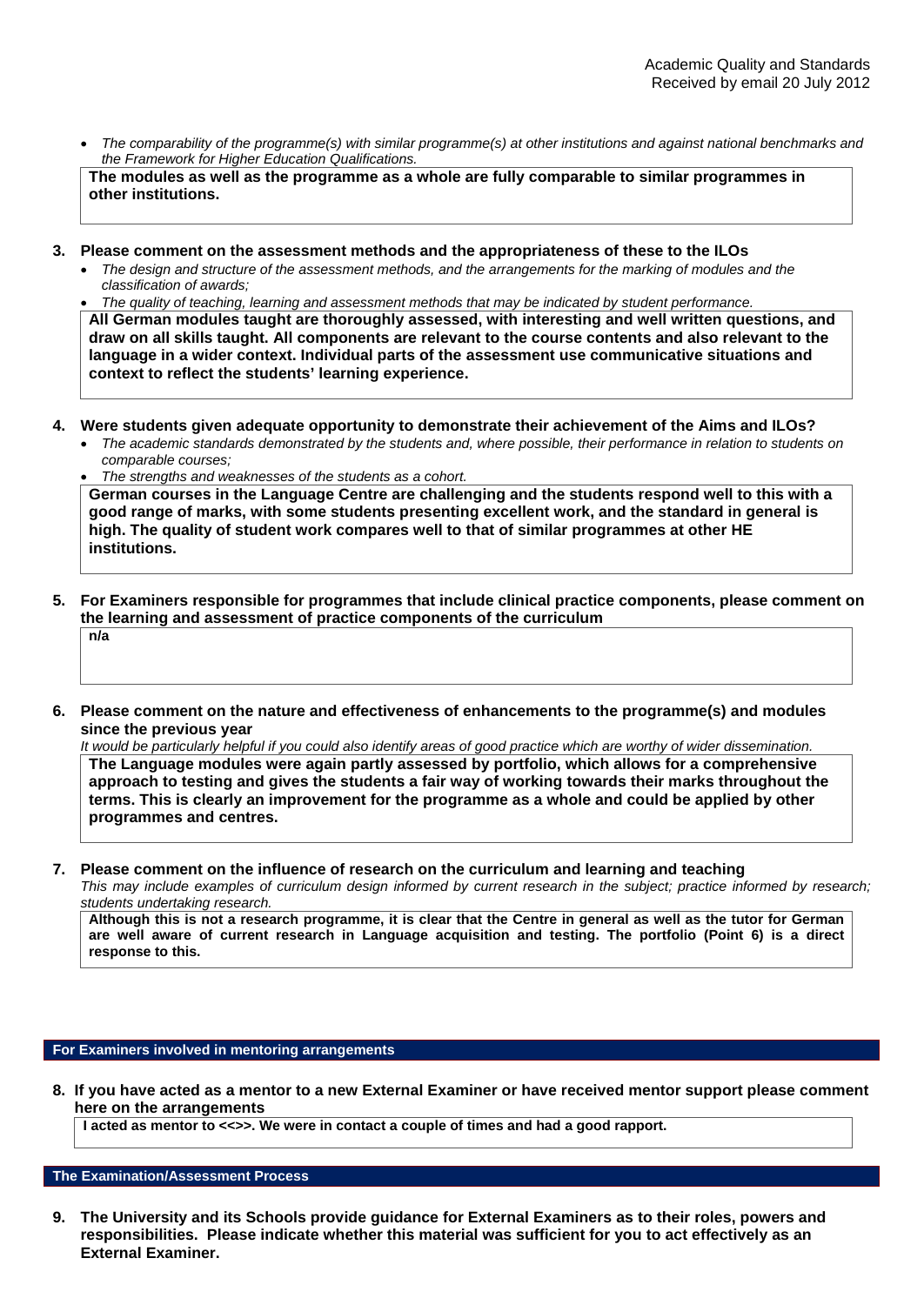• *Whether External Examiners have sufficient access to the material needed to make the required judgements and whether they are encouraged to request additional information.*

**I have received all the information I needed in my function as an External Examiner. All material was well documented and on time.**

- **10. Did you receive appropriate documentation relating to the programmes and/or parts of programmes for which you have responsibility, e.g. programme specifications or module handbooks, marking criteria?**
	- *The coherence of the policies and procedures relating to External Examiners and whether they match the explicit roles they are asked to perform.*

**I have received all the information I needed to evaluate and examine the exam papers and to get a good overview of the programme.** 

- **11. Were you provided with all draft examination papers/assessments? Was the nature and level of the questions appropriate? If not, were suitable arrangements made to consider your comments? The number and range of scripts was sufficient to give me a clear overview of the various exam components. All papers were in good order and well marked. The level and nature of questions was appropriate, and my comments were taken on board.**
- **12. Was sufficient assessed / examined work made available to enable you to have confidence in your evaluation of the standard of student work? Were the scripts clearly marked/annotated? On my arrival in Leeds I had access to the entire range of exams for German. All scripts were well marked and very well annotated so that it was easy to follow the marking process.**
- **13. Was the choice of subjects for dissertations appropriate? Was the method and standard of assessment appropriate? n/a**
- **14. Were the administrative arrangements satisfactory for the whole process, including the operation of the Board of Examiners? Were you able to attend the meeting? Were you satisfied with the recommendations of the Board?**

**Yes. The communication with the head of the Centre and the administration team for the programme was efficient and very friendly.**

**15. Were appropriate procedures in place to give due consideration to mitigating circumstances and medical evidence?**

**Yes. The Centre takes great care in looking at the student's records, mitigating circumstances and medical certificates.**

### **Other comments**

**Please use this box if you wish to make any further comments not covered elsewhere on the form n/a**